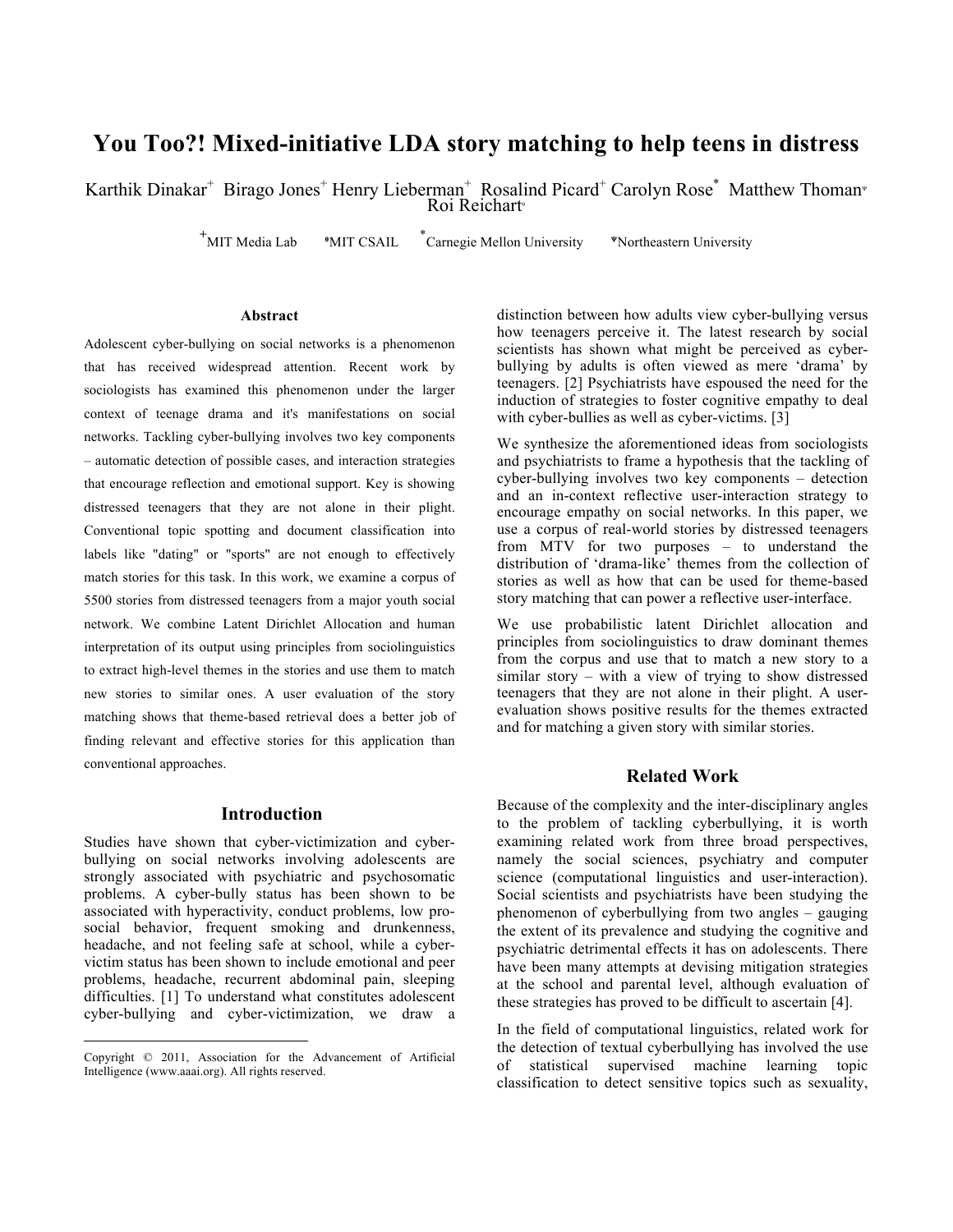

**Figure 1 A sample story from a distressed teenager on athinline.org describing her negative experience. The reactions from others who viewed this story are shown on the right. 94% of the people who voted think who voted think that this story was 'over the line', while 6% think that this was 'under the line' and not very serious.** 

race and culture, socio-normative conflicts, physical appearance and intelligence [5]. The Genesis project has investigated the understanding of automatic plot construction of stories through commonsense reasoning [6], although not for addressing the problem of cyberbullying.

Current strategies by popular social networking websites involve key-word spotting to automatically flag threads that smack of cyberbullying and providing affordances to report inappropriate content. Yet, having millions of users on their networks means that even the flagged instances typically run into the thousands everyday, thereby making the problem of prioritizing serious instances extremely difficult. In the next section, we discuss in detail the parameters derived from sociologist and psychiatric research on cyberbullying and how that fits into our algorithmic approach of identifying themes and using them to match online discourse with similar stories.

# **Teenage drama and its thematic distributions**

The traditional Olweus definition of bullying highlights three aspects of bullying, namely the unwanted and negative aggressive behavior of a bully, its repeating nature, and power imbalances that makes self-defense difficult for a victim. If one were to detect textual cyberbullying under this definition, it becomes essential to detect the underlying topic of discussion that might cause a power imbalance. Previous work in this realm has espoused that topics that are immutable with respect to individual characteristics, such as race, culture, sexuality and physical appearance etc, are helpful to identify power imbalances [7].

But recent research suggests a much broader definition of bullying beyond that of Olweus that has interesting implications for any algorithmic detection of cyberbullying. Drawing the distinction that teenagers like

to refer to adult-labeled bullying as mere drama rather than bullying broadens the scope of what constitutes cyberbullying. Researchers have shown that drama includes a distribution of aggressive and passiveaggressive behaviors, ranging from posting what teens often refer to as "inappropriate" videos and photos and the resulting fallout; conflicts that escalate into public standoffs; cries for attention; relationship breakups, makeup's and jealousies etc [2].

This suggests that for effective detection of textual cyberbullying on social networks one needs to factor in the distribution of these teenage drama themes, beyond classification techniques to label an interaction on a social networking website into just a single label. In the next section, we discuss an approach to extract these themes from a corpus of real-world stories by distressed teenagers from the popular MTV website athinline.org. We begin by describing the sociolinguistic characteristics of the corpus and then describe our approach of extracting themes.

# **The MTV teenage stories corpus**

The popular youth culture network MTV's website, athinline.org allows distressed adolescents and young adults in distress to share their stories anonymously with a view of getting crowd-sourced feedback and advice. When a teenager posts a story on their website, anyone can read it and vote on its severity in three ways – over the line (severe), on the line (moderate to mild) and under the line (not very serious). Although the site first started as an attempt to help teenagers from digital harassment such as *sexting* and social network bullying, the range of topics in the stories that teenager talk about on the site have a much broader scope, from dating to very serious cases of physical abuse. The age of those posting stories on the site ranges from 12-24, although more than half of it comes from teenagers.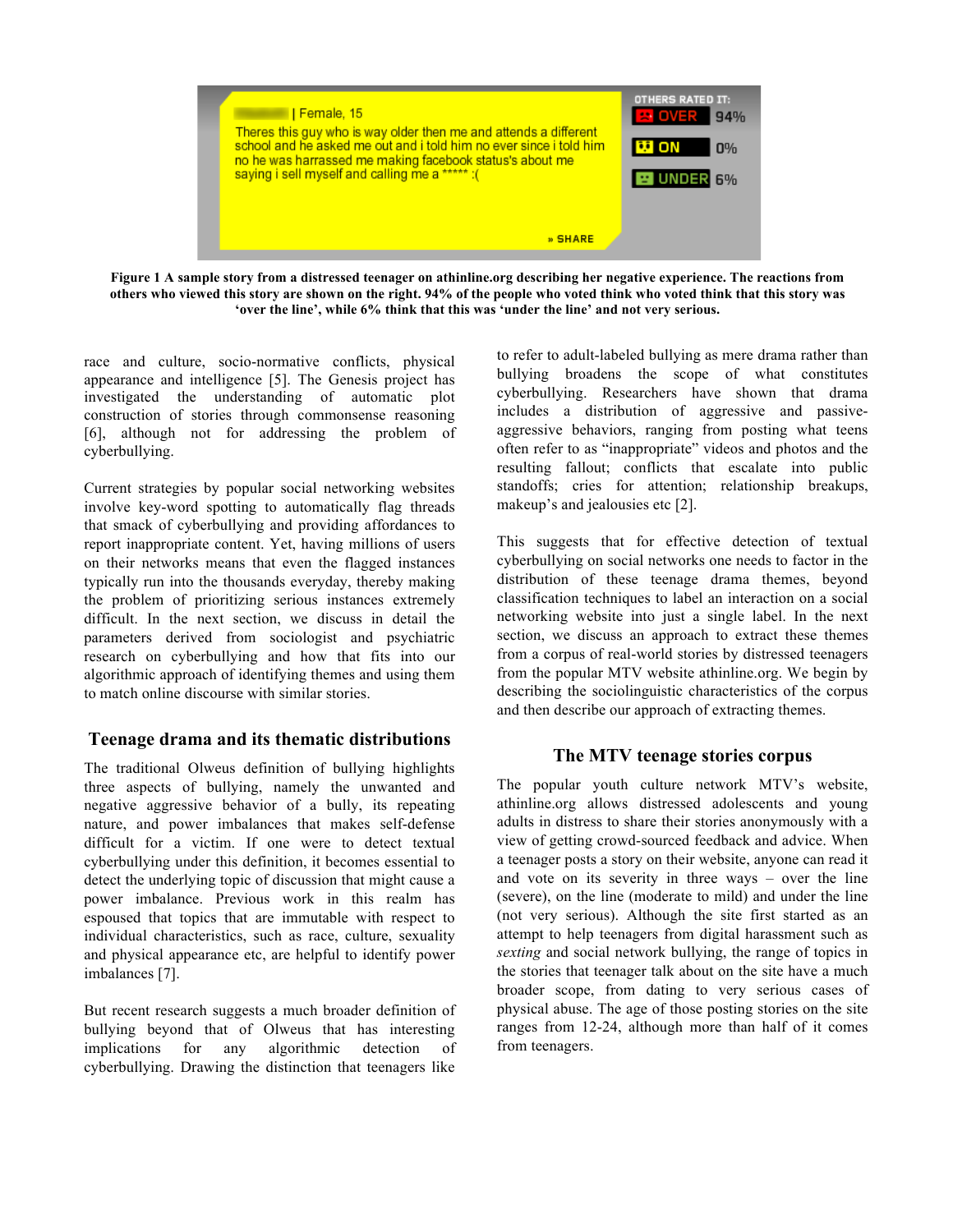We analyze a completely anonymized corpus of 5500 personal stories from this website, with data on the votes that each story received. Upon an initial examination of the corpus, most stories contained a set of themes. For example, in Figure 1, the two dominant themes for the story could be imagined as a combination of 'high school drama' and 'bullying on social networks'.

# **Diglossia & hedging**

A further examination of some of the stories in the corpus revealed interesting sociolinguistic attributes characterizing teenage discourse. Consider the following two stories from the corpus:

*"I had this one guy trick me into thinking he was "considering" liking me over the summer. I have big boobs and he really wanted to see them online. It was all done over sexting and all that crap. I didn't do it but he was pressuring me."*

*"i have this guy friend that is reallly nice but hes always asking me to send him sexy pic or pics of my \*\*\*\* or \*\*\*\* n i say no be cause im not a \*\*\*\* so sorry n the next day he doesnt talk to me n calls me a \*\*\*\* not cool right?????????????????????"*

Both of the stories have 'Sending / uploading nude / naked pictures of boyfriend or girlfriend' as their dominant theme though the styles employed by the former is more formal than the later. In the former, there is no mention of the word 'picture', but the story still has the same theme. The two stories highlight diglossia in online teenage discourse [10], a situation where a single community employs two dialects or styles, which in this case happens to be girls.

Similarly, consider the following story by a teenage girl whose severity is rather grave:

"my bf doesn't luv me anymore. im kinda sucks, kinda *scared want me life 2 end"*

This story is representative of hedging [11], or softening one's expression of something acerbic. The two dominant theme in this story appear to be 'breakup heartache' and 'feeling scared'. The example tells us that the absence of keywords such as suicide is not representative of how grave it really is. In fact, there were at least 14 other stories by girls with the same combination of themes that were indicative of suicidal tendencies that were voted as 'over the line' by third-party individuals. These kinds of intuitions can serve as a yardstick for prioritizing targeted help for the most severe stories. In the next section, we describe an approach to extract themes from these stories keeping in mind the aforementioned sociolinguistic themes in the corpus.

### **Extracting high-level themes**

To extract high-level themes from the MTV corpus, there are two plausible approaches. The first was to subject the corpus to human annotation by requiring annotators to mark each story with the themes present in it. Whilst this would curate the corpus for supervised hierarchical classification, it would require all the 5500 stories to be annotated by the same set of people for the best results. Instead, we choose a different two-step approach: a) to apply latent Dirichlet Allocation (LDA) to get a set of word clusters and b) interpret these sets word clusters to assign a theme to each individual word cluster using principles from sociolinguistics. The rationale behind choosing LDA is to avoid manual annotation of every story and to assign theme distributions to each individual story.

We use the following standard LDA model for this purpose as follows [8]:

Let T denote the number of themes in teenage stories, and D denote the number of stories in your database, and N the total number set of words in the corpus. Let P( z ) denote the distribution over themes z in a particular story, and P( w|z) for the probability mass over word w given theme z. We can then write the following distribution of words within a given story:

$$
P(w_a) = \sum_{b=1}^{T} P(w_a \mid z_a = b) P(z_a = b)
$$

If we define parameters  $φ$  and  $θ$  as

$$
\theta^{(d)} = P(z) \qquad \phi^{(b)} = P(w \mid z = b)
$$

We follow the model by Griffiths and Steyvers in drawing a Dirichlet priors  $Dir(\beta)$  and  $Dir(\alpha)$  for both  $\varphi$  and  $\theta$ . We use the Gibbs sampling method [9] and use  $\alpha = 50/T$  and  $\beta$ use the GIDDS sampling method [9] and use  $\alpha = 50/1$  and p<br>= 0.01 for each iteration of our approach, which we describe below:

#### **Assigning themes to word clusters**

We begin the process of extracting themes by setting the number of topics T in increments of 10. The process of determining whether a satisfactory number of themes have emerged from the LDA model is as follows: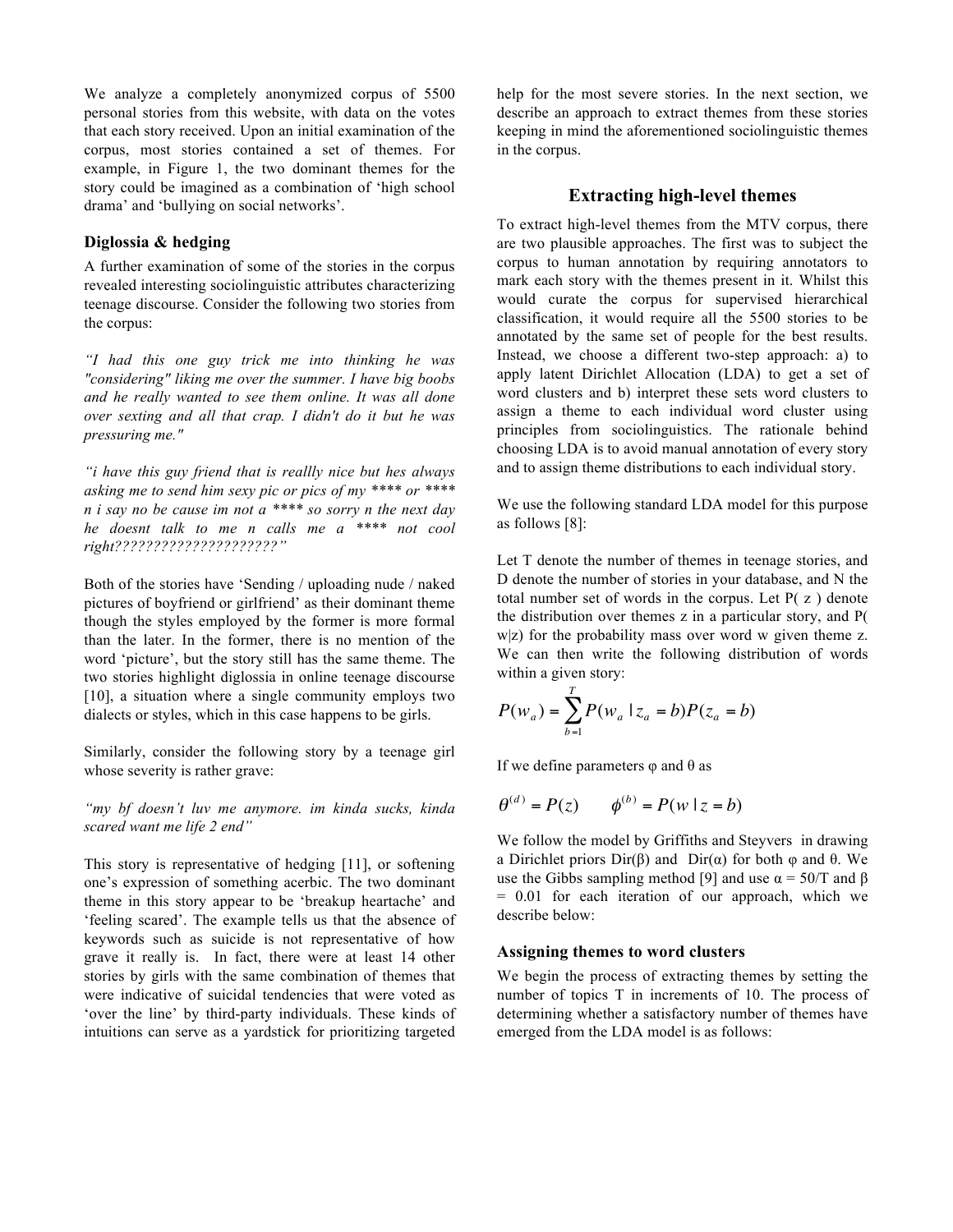

**Figure 2 Extracting high-level themes from the MTV corpus. The stories are first run through LDA to get clusters of word distribution. Using principles from sociolinguistics, the clusters are interpreted into themes. This process is repeated until the a satisfactory number of themes can be extracted consistent with observations from the latest social science research on teenage drama**

**Step 1:** Begin with number of topics  $T = 10$ , with hyperparameter updating every 10 iterations

**Step 2:** Assign themes to each of the T word clusters by examining the words under each cluster

**Step 3:** Repeat until a satisfactory number of well-defined themes have emerged by updating the T by 10

Since LDA is an inverted generative process that assumes a distribution of topics structure in the way humans write text, the process of assigning themes to word clusters can happen only if the latent space is semantically meaningful and interpretable in the context of addressing teenage drama. Hence, we asked a group of 3 people to examine each cluster of words and use a subset of them to create sentence(s) that denotes the semantic theme that they thought was best for the cluster. The participants were encouraged to use as few other words apart from the cluster of words the purpose of creating sentence(s) from each of the clusters to denote a theme.

For example, consider the following word cluster the merged from the LDA model:

*bf trust ive cheated times months break yrs past issues caught cheat hasnt bi fone multiple numbers forgive touch*

For the aforementioned cluster of words, the sentences constructed were as follows:

*I caught my boyfriend cheating on me.* 

*I found her phone and noticed she had a lot of messages from numbers on her phone. They were from boys in my school.* 

After the above exercise, each of the participants was asked to assign a theme for the sentences. For the example, the theme was 'cheating and trust issues'. This loop of interpreting the LDA results was done until the number of topics T reached 30.

#### **Evaluation of the assignment**

The kappa values for theme assignment was  $> 0.6$  for 25 out of the 30 topics generated. Of the remaining topics, clustered shorthand notations such as 'lol, idk, rofl' etc and four clusters did not yield anything of semantic value.

#### **Story theme distributions**

Based on the LDA output, each story gets a probability mass for each of the 30 themes. We make this into a visualization to show the distribution of the themes present in the corpus. The most prevalent theme present in the corpus was 'uploading of naked or nude pictures by boyfriend / girlfriend', with advice sought on 'duration of relationships' followed by 'bullying on social media' and bullying connected with appearance'. This is well documented in the social science literature investigating the problem of bullying, especially the fact that most bullying with regard to physical appearance tends to emanate from girls bullying girls. [12].

## **Co-occurring themes**

As previously explained, it becomes important to understand a story from a multiple thematic perspective.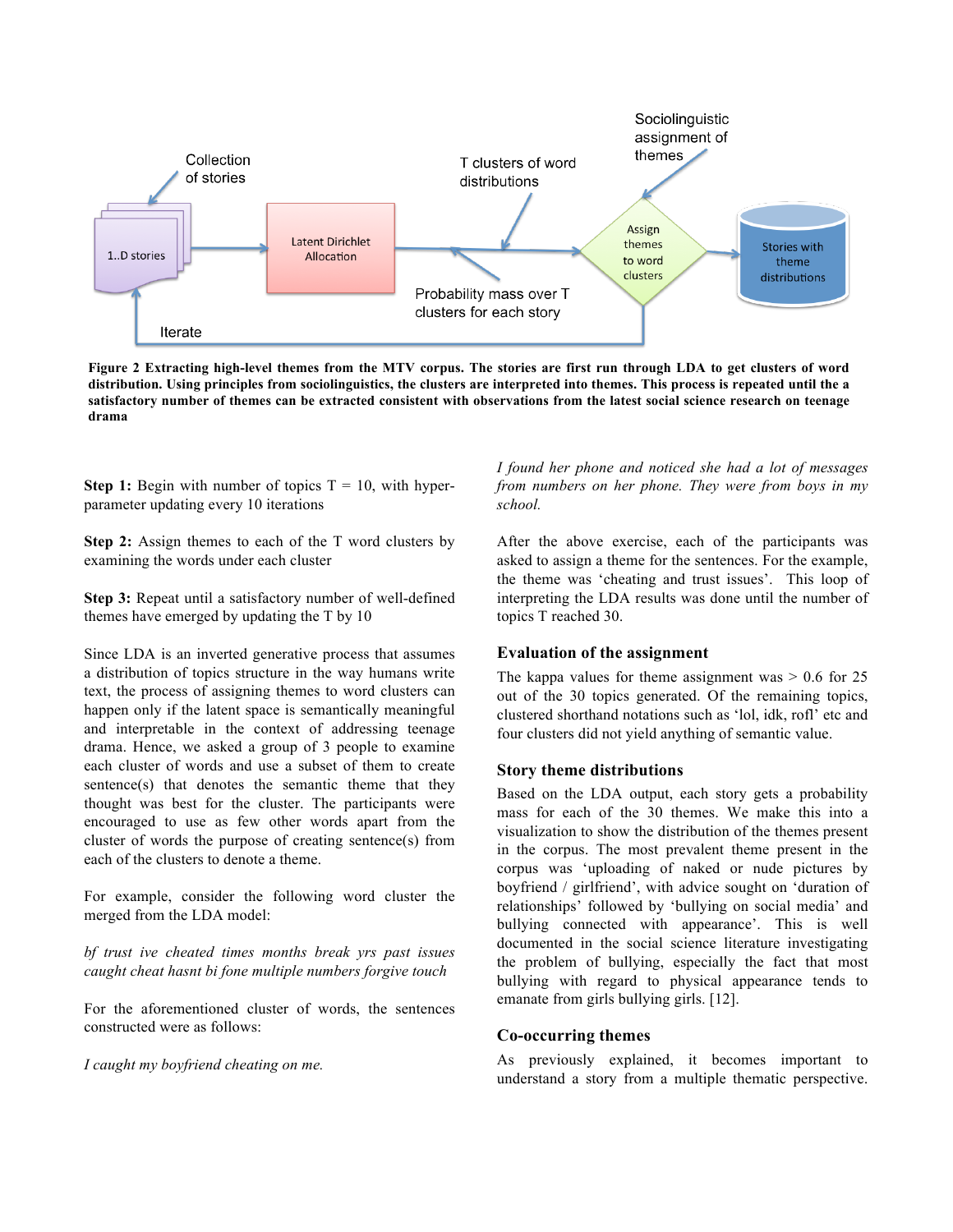| #              | <b>Theme</b>                                    | $%$ of<br>stories | #  | <b>Theme</b>                             | $%$ of<br>stories |
|----------------|-------------------------------------------------|-------------------|----|------------------------------------------|-------------------|
| $\mathbf{1}$   | Using naked pictures of girlfriend or boyfriend | 7.6%              | 14 | Hookups                                  | $3.8\%$           |
| 2              | Duration of a relationship/dating               | $5.0\%$           | 16 | Shorthand notations (not a theme)        | $3.8\%$           |
| 3              | Bullying on social media                        | 4.9%              | 17 | Age $&$ dating                           | $3.7\%$           |
| $\overline{4}$ | Bullying connected with appearance              | 4.9%              | 18 | One-sided relationships                  | $3.5\%$           |
| 5              | High school & college drama                     | $4.7\%$           | 19 | Communication gaps $&$ misunderstandings | $3.4\%$           |
| 6              | Bullying on email & cell-phone                  | 4.6%              | 20 | Hanging out with friends                 | $3.3\%$           |
| $\tau$         | Involving parents, siblings or spouses          | 4.4%              | 21 | Jealousy                                 | $3.2\%$           |
| 8              | Feeling scared, threatened or worried           | $4.3\%$           | 22 | Talking negatively behind one's back     | $3.2\%$           |
| 9              | Sexual acts, pregnancy                          | $4.1\%$           | 23 | Anguish & depression                     | $3.1\%$           |
| 10             | Inability to express how you feel               | $4.0\%$           | 24 | Ending a relationship                    | $3.1\%$           |
| 11             | First dates & emotions                          | 3.9%              | 25 | Long-term relationships under duress     | $3.0\%$           |
| 12             | Falling in love                                 | $3.8\%$           | 26 | Post-breakup issues                      | $2.9\%$           |
| 13             | Cheating $&$ trust issues                       | 3.8%              |    |                                          |                   |

**Table 1. Table showing the distribution of themes (theme that gets the most probability mass in a story is the most dominant theme for that story) for the 5500 stories in the MTV corpus**



**Figure 3 - Top 4 themes that are most related with a given theme. The relatedness is calculated by how many times another theme co-occurred with the current theme amongst the top 3 themes for all stories. That count was divided by the total number of times the given theme occurred in the top 3 themes for all stories.** 

We investigate the top 3 themes that each story gets, to see what other themes co-occur with it. By investigating the co-occurrence of a theme in a story, a moderator or the interface could use it for targeted help. For example, most stories with the co-occurring themes 'Breakups, anguish and depression' and 'Feeling scared, threatened and worried' are by girls. By connecting the meta-data about the individual's gender with the co-occurrence of themes, moderators can point the individual for advice specifically tailored for girls dealing with depression connected with breakups, which might be better than generalized advice on depression.

The relatedness score to calculate co-occurring stories across the corpus was done as follows for each theme A: let  $C_{(B,A)}$  be the count of how many times another theme B co-occurs with A amongst the top 3 themes for all stories. Let  $C_{(A)}$  denote the total number of times A occurs in the top 3 themes for all stories. Then the relatedness  $\mathbf{R}_{(\mathbf{B},\mathbf{A})}$  is defined by:

$$
R_{(B,A)} = \frac{C_{(B,A)}}{C_{(A)}}
$$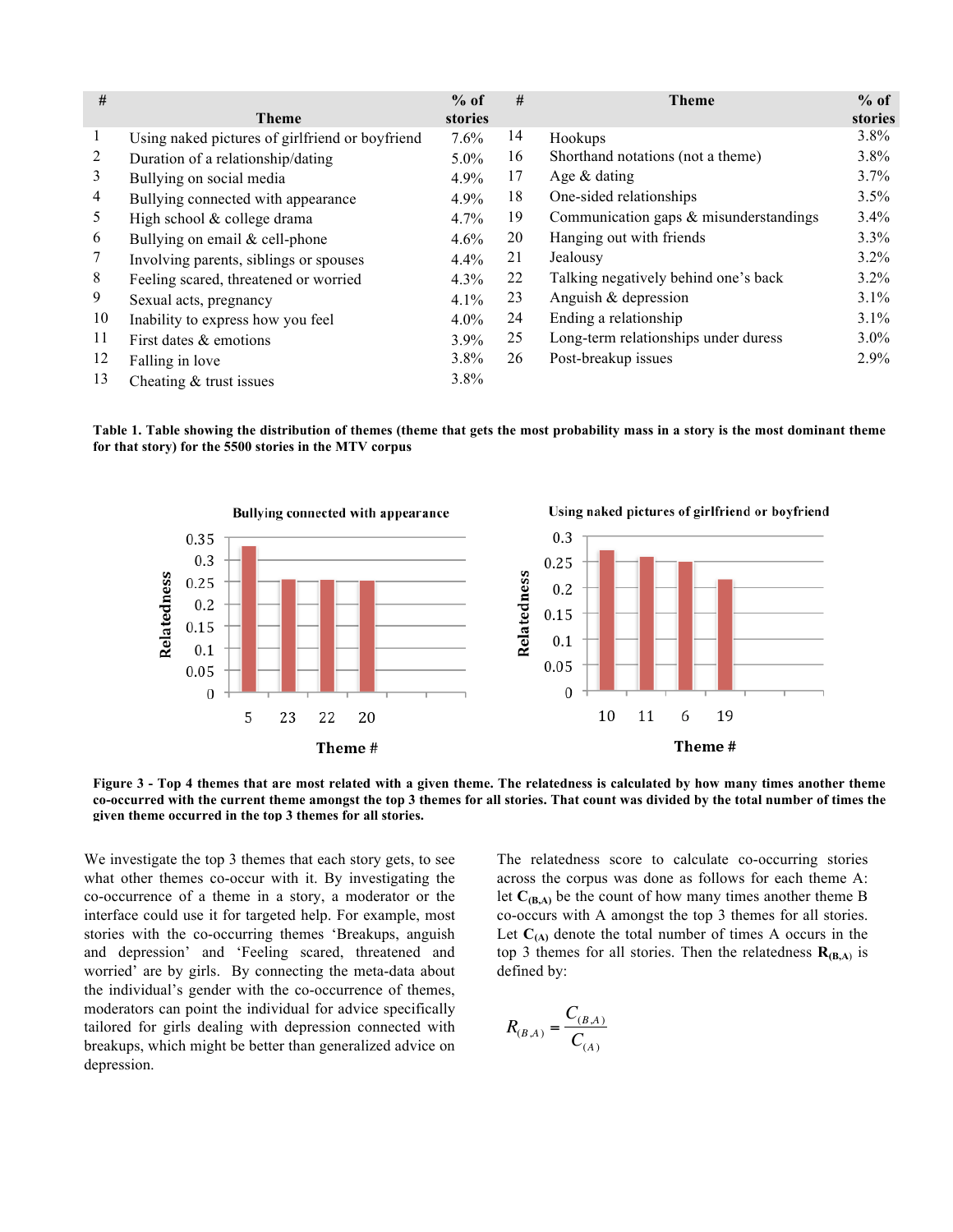"okay so i had this boyfriend, and i kissed another guy, but i told him. and we broke up. then months later we got back together and his friend came up to me and kissed me. and then her told my boyfriend, so he broke up with me, but i want him back!"



**Figure 4 - Thematic breakdown of a story whose dominant themes include duration of a relationship and post-breakup issues the top 2 dominant themes. As one can see, the most accurate themes get assigned the most probability mass by the LDA model**

Figure 3 shows the top 5 themes that were most related to the themes 'Breakups, anguish and depression' and 'Uploading naked pictures by boyfriend / girlfriend' respectively. As seen in the picture, bullying connected with appearance is the most related topic connected with 'Breakups, anguish and depression'. Since the overwhelming gender talking about breakups in an anguished way were girls, we can began to connect research from psychiatry that associates appearance as a very important aspect of female adolescent psyche [12]. For the theme of 'uploading naked pictures of boyfriend or girlfriend', a related theme is 'first dates and emotions' and 'bullying via email and cell phones'. We wish to state that we are not validating any stereotypes here, but merely connecting the dots from disparate fields of study for the problem of cyberbullying that might lead to more targeted help for those teenagers that need help the most.

#### **Thematic breakdown of a story**

Another useful tool to understand each story better would be to visualize the thematic breakdown of each story as given by the LDA. We build an interface that allows aggregate views of all the themes, drill-down into a particular theme, as well as view details of a single story. Such a breakdown would be useful to a moderator to not only analyze a given story, but also allow visualizations to drill-down into particular subsets of themes, moving seamlessly between views to better understand the dynamics of the stories and to set moderation policies based on current dynamics. For example, stories of teenage girls that have the first two dominant themes as 'breakups, anguish and depression' and 'feeling scared, threatened or worried' may merit further scrutiny given the serious nature of previous stories with the same dominant themes.

#### **Theme-based story matching**

Research from adolescent psychiatry suggests that distressed teenagers can be helped with targeted, in-context and specific advice about their situation [3]. When a distressed teenager comes to a help site with his or her story, it would be apt to show the individual a similar story encountered by another teenager with the same experiences. What this calls for is story matching based on a distribution of themes rather than by singular labels such as 'positive' or 'negative'. By matching stories based on themes, it can induce a level of reflection on the part of the distressed individual that can cause both self-awareness and a feeling that one is not alone in their plight. Knowing that there are other teenagers who have experienced similar ordeals can go a long way in helping the individual deal with distress.

Let *S* denote the set of existing stories. We use the following approach to match new stories to existing ones using the following approach:

**Step 1:** Apply the LDA model to a new story *A* to get a probability distribution *x* for *T* themes.

**Step 2:** Select a subset of previously submitted stories *B* <sup>⊂</sup> *S* where the top 5 themes  $T_1$  through  $T_5$  match the top 5 themes of the new story in the same order.

**Step 3**: Let *y* denote the probability distribution for each story in the above subset *B.* The degree of similarity of the new story to each story in subset B is gauged by using the *Kullback-Liebler* asymmetric divergence metric as follows: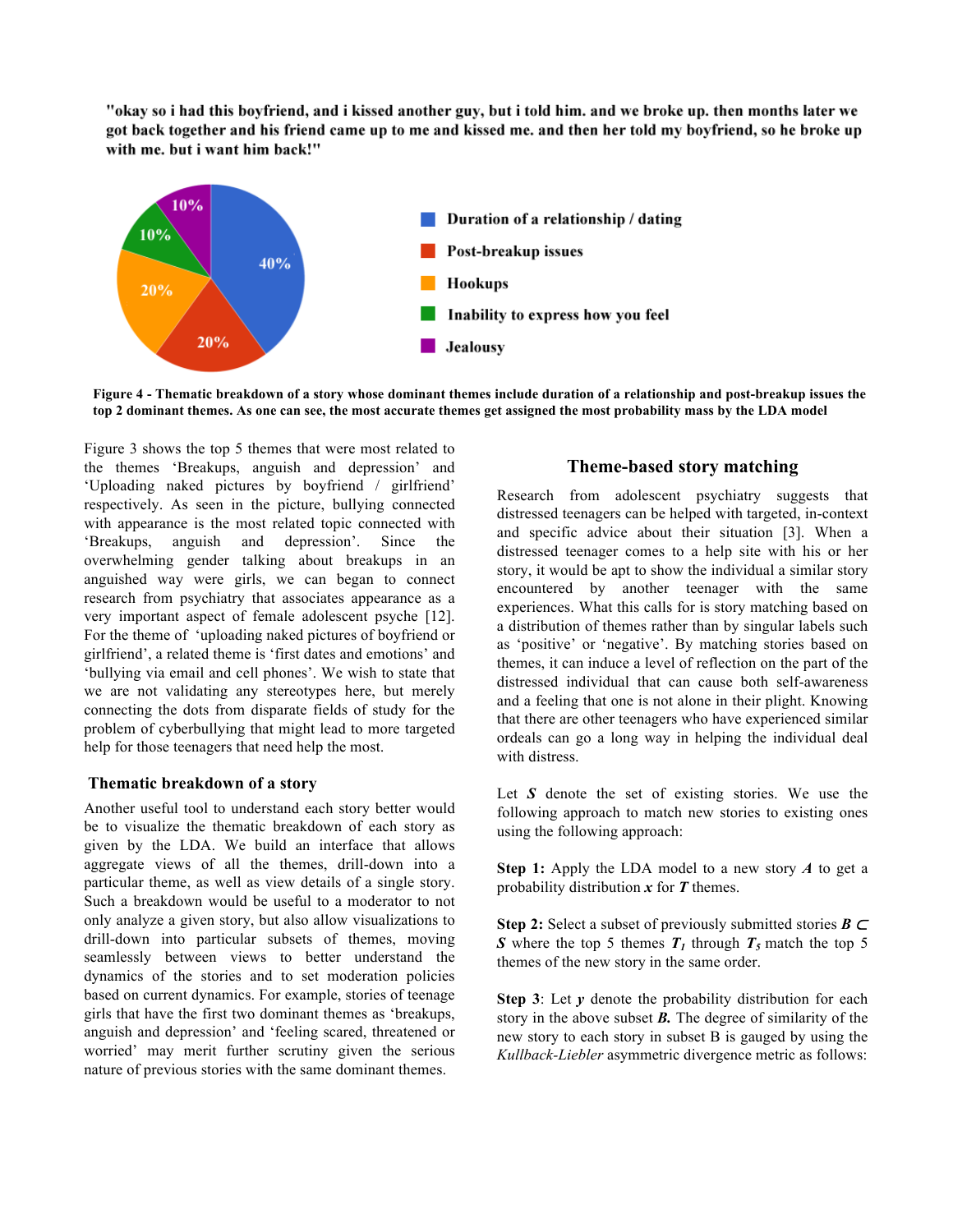|                | % Strongly Agree |         | $%$ Agree |         | % Strongly |         | % Disagree |          | % Neither agree |         |
|----------------|------------------|---------|-----------|---------|------------|---------|------------|----------|-----------------|---------|
|                |                  |         |           |         | Disagree   |         |            |          | nor disagree    |         |
|                | $LDA+$           | Control | $DA+$     | Control | $LDA+$     | Control | $LDA+$     | Control  | $LDA+$          | Control |
|                | 45.0%            | $0\%$   | 22.1%     | 3%      | $5.9\%$    | 46%     | $.7\%$     | 51%      | $0\%$           | $0\%$   |
| Q <sub>2</sub> | 35.3%            | $0\%$   | 23.0%     | 8.3%    | $5\%$      | 31.0%   | $13.2\%$   | $35.1\%$ | 13.5%           | 25.6%   |

**Table 2 – Evaluation table showing the user-study responses to questions Q1 ('The themes of the story presented matched the themes of the story I wrote') and Q2 ('After reading the presented story, I can imagine that someone in a similar situation would not feel alone').**

| <b>New Story</b>                                    | <b>Matched story</b>                                                |
|-----------------------------------------------------|---------------------------------------------------------------------|
| I like wearing makeup. I dont want to be teased for | Growing up I havent been the skinnest girls. When I first started   |
| my weight. Some girls hurt me that no one will      | Middle School people would always make fun of my wieght.            |
| like me at all. I don't want to be called names     | Because of that I would always tell my self that I was fat and ugly |
| about my looks!                                     | and i really took it to heart. And it still follows me.             |

**Table 3 – An example from our user-study of a new story and it's best match as measured by asymmetric KLdivergence. Bullying associated with physical appearance is overwhelmingly female in the corpus with 'High school & college drama' as strongly related topic.**

$$
KL(x, y) = \sum_{i=1}^{T} x_i \log \frac{x_i}{y_i}
$$

**Step 4:** Sort the stories in *B* in ascending order of their KL divergence. The story with the least KL divergence is most likely to be similar to the new story *A*.

# **Evaluation**

We design an evaluation protocol to test the two crucial aspects of this work – a) the effectiveness of our algorithmic approach of story matching in relation to a conventional technique's baseline, and b) the effectiveness of showing the matched stories to help reflective thinking in distressed teenagers to feel that they're not alone in their plight. We also provide a qualitative evaluation of the usefulness of identifying the distribution of themes by two community moderators of two popular teenage community websites respectively.

*Control:* We compare our algorithmic approach of story matching against *cosine* similarity of *tf-idf* vectors for the new and old stories as control.

*Participant selection:* We selected a total of 12 participants of which 8 were female. 5 of them were teenagers at the time of the study. 2 of the participants were teachers at a local public school, while 3 were graduate students working with young children. 2 of the participants were graduate students researching machine learning and human-computer interaction respectively.

*User-study protocol:* The participants were each subjected to an online user-study as follows. First, each participant was asked to view the *MTV AThinline* website to familiarize themselves with a) the kind of stories and b) the type of linguistic styles employed by teenagers on the site. Second, each participant was asked to enter a new story using a 250 world limit (as in the case of *Athinline*) on any relevant themes as they deemed appropriate. 5 matched stories of which 3 were retrieved using our algorithmic approach and 2 using the control approach were shown to the participant after each new story.

Each matched story was evaluated with respect to two questions **Q1**: if the retrieved stories matched the story entered by participants in having similar themes and **Q2**: if they could imagine a distressed teenager feeling a little better if they were shown the matched stories – that they were not alone in their plight. Each participant was asked to write a minimum of 3 new stories, thereby evaluating a total of 15 matches. A total of 38 new stories were entered, with a total 190 matches.

#### **Results & Discussion**

Results show strong results for story matching using our LDA and KL-divergence approach of extracting themes and matching new stories to old ones. Our approach fared better for both **Q1** and **Q2** against a simple cosine similarity using tf-idf vectors for the story matching.

An error analysis showed that new stories for which the matches were rated as 'Strongly Agree' had very clear